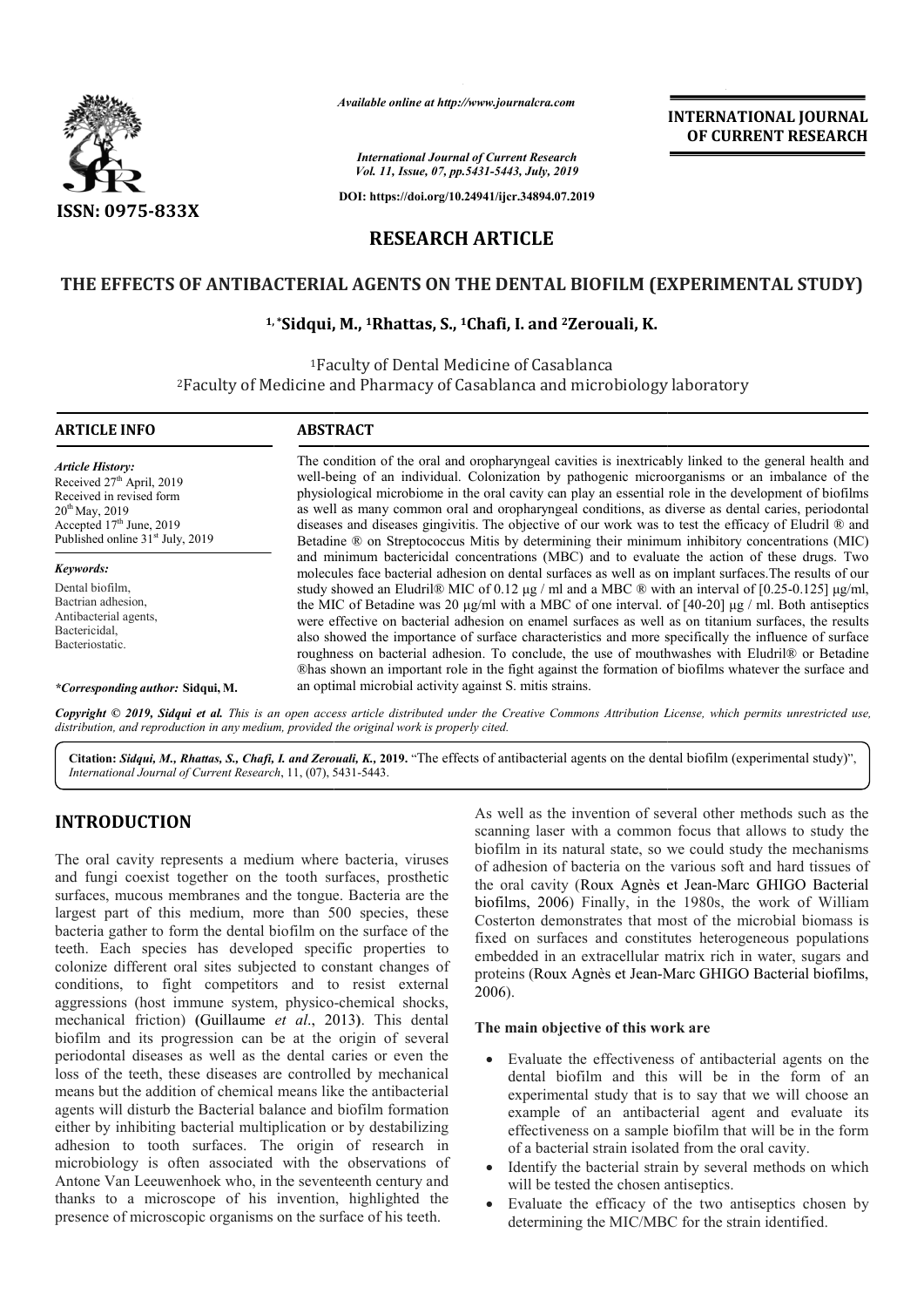Evaluate the effectiveness of two mouthwashes on two different surfaces (teeth and titanium).

# **MATERIALS AND METHODS**

**Type of study**: This is an experimental study with prospective aims.

**Place of study:** The study was carried out in the laboratory of bacteriology-virology and hospital hygiene at CHU-IBN ROCHD of Casablanca.

**Duration of the study:** The study took place over a period of two months from May to July **2017**.

### **Materials used:**

**Reagents:**

- Columbia Blood Agar (Ref 43 041) Schaedler Broth (possibly).
- Active ingredients in the form of mouthwash:
- Chlorohexidine: Eludril®
- Polyvidone iodine: Betadine®
- Bacterial strain used: Streptococcus S.Mitis 2.

#### **Methods**

**Removal of the bacterial strain:** During our work in the microbiology laboratory CHU-IBN ROCHD, we did not have a reference strain streptococcus Mitis ATCC, faced with this situation, we performed a mouth sample for the purpose to isolate a strain of streptococci that is the subject of our work equipment. A swab sample was taken using a swab, the seeding was done on CNA medium (Columbia agar 5% of sheep blood with Colistin and Nalidixic acid (Figure 1) by quadrant method. then the box was incubated in a jar containing CO2 Gaspack in a temperature of 37 ° for 24 hours.

**Phenotypic identification:** After 18h incubation, we started on small hemolytic α colonies not exceeding 1μm in diameter. Every positive culture must be observed in a macro and microscopic manner, and macroscopic observation consists in detecting colony size, shape and color. Microscopic examination is based on the observation of fresh bacteria to determine their mobility and the Gram stained state by way of example for the distinction of Gram-positive and Gramnegative bacteria, the bacterial form as well as their grouping mode.

**Gram stain:** The principle of Gram staining is based on the realization of a smear and the application of the different staining steps as shown in Figure 2:

- Staining with Crystal Violet for 1 min, then rinsing with water.
- Lugol etching (iodine-iodine iodine solution) and allow to act for 1 min, then rinse with water.
- Discoloration with alcohol / acetone by applying a few drops on the obliquely inclined blade, and let act. Rinse thoroughly with water.
- Fuchsin recolor by putting a few drops on the smear. Leave on for 30 seconds. Wash gently with demineralised water. Dry the blade on a hot plate at  $50 \degree C$ .

### **Biochemical identification**

**Catalase test:** The catalase search is a fundamental test for Gram-positive Cocci because it allows the distinction of streptococcal staphylococci. The test involves depositing a drop of hydrogen peroxide (H2O2) on a slide, using a plastic handle; we put one or more colonies isolated from the strain to be tested. We then observe the appearance of an effervescence indicating the degradation of oxygenated water through the enzyme catalase.

**API 20 Strep:** API 20 Strep is a standardized system combining 20 biochemical tests that have a high discriminating power. It makes it possible to make a diagnosis of group or species for most streptococci, enterococci and for the most common related germs.

**Principle:** The API Strep Gallery contains 20 microtubes containing dehydrated substrates for demonstration of enzymatic activities or fermentation of sugars. The enzymatic tests are inoculated with a dense suspension, made from a pure culture, which reconstitutes the media. The reactions produced during the incubation period result in spontaneous color changes or revealed by the addition of reagents. The fermentation tests are inoculated with an enriched medium (containing a pH indicator) which rehydrates the sugars. Fermentation of carbohydrates causes acidification resulting in a spontaneous turn of the color indicator. The reading of these reactions is done using the Reading Table and the identification is obtained using the Analytical Catalog. After a 24hour shoot, we proceeded to identify the seed using the API 20 Strep gallery according to the manufacturer's recommendations.

**The biomaterials used in the study:** The biomaterials used as support for the experiment are:

- **First box:** Enamel. We prepared enamel fragments from permanent natural teeth that we extracted and cut longitudinally into several samples at a length of 5 mm, 3 mm width, 2 mm thickness these samples consist essentially of enamel, the superficial layer of the tooth that comes into direct contact with the bacteria during the formation of the dental biofilm.
- **Second box:** Titanium Titanium: the essential alloy in the composition of the implants, a light and resistant alloy and especially biocompatible with the oral cavity, the samples were prepared using a disc carried on mandrel to a length of 5 mm, 3mm of width, 2 mm thick. The samples thus prepared were disinfected with (Hexanios  $G + R$ , Laboratoire Anios) for 15 minutes and then sterilized in a wet autoclave at 120 ° C. for 40 minutes.

**Choice of antiseptic solutions:** The choice of solutions depends on several factors to note:

- The microbial target: prefer a broad spectrum antiseptic.
- Intensity of the antimicrobial action: desired bactericidal effect.
- Action time: interest of a residual action.
- Field of application.
- Stability of the product in the mouth.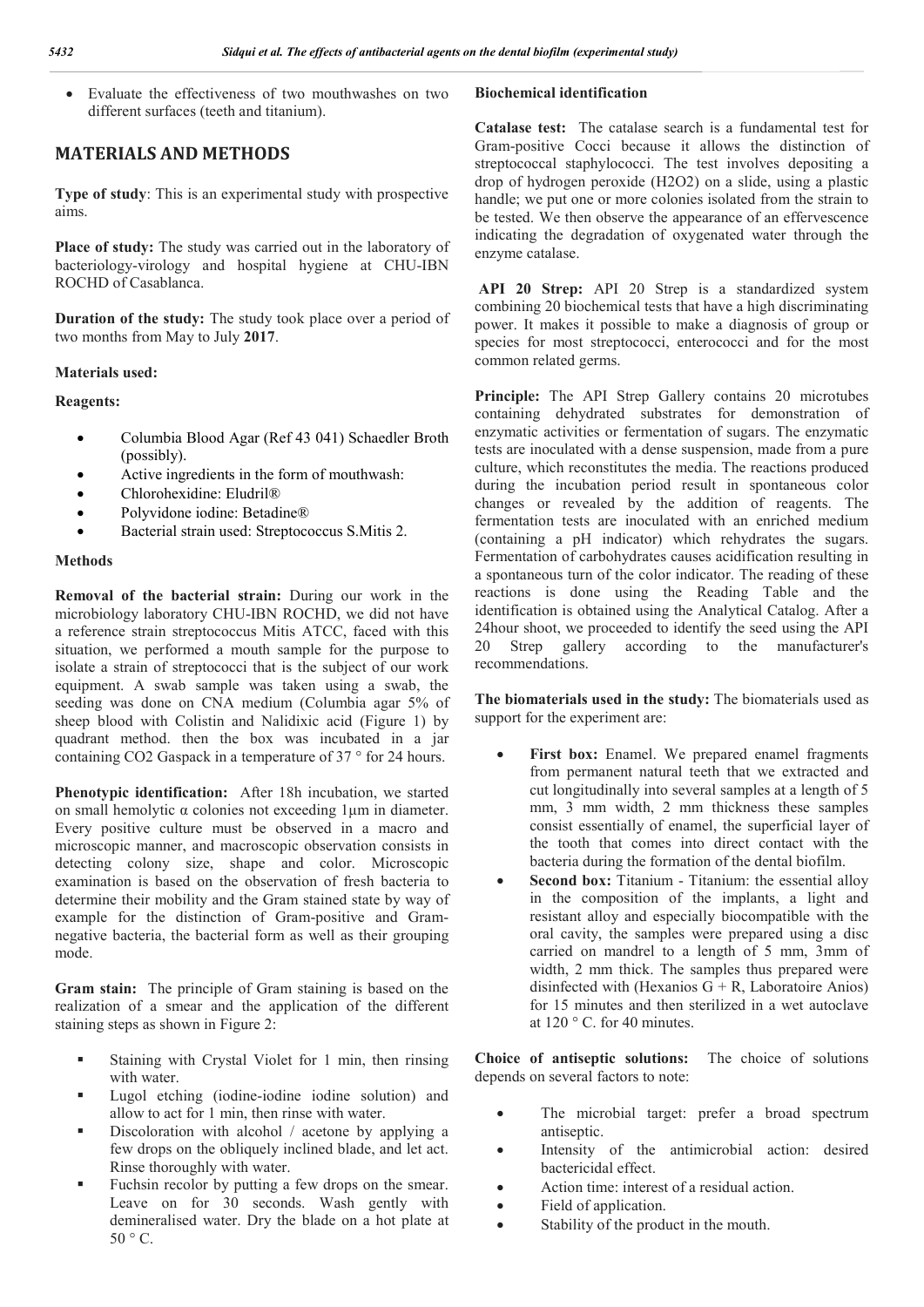- Solubility of the product.
- Ouality of the packaging.
- Tolerance
- Undesirable effects: extrinsic stains and burning sensation.
- Cost.

The two antiseptics compared in this study were:

- Chlorhexidine (CHX)
- Lapolyvidone iodine, (PVP-I).

**Chlorhexidine (CHX):** Chlorhexidine is the reference antiseptic most used in periodontology during the attack phase of the treatment by its antibacterial and anti-inflammatory action. This molecule has a broad antibacterial spectrum, it would be bacteriostatic at low dose and bactericidal at high dose. In fact, at a low concentration, the cell membrane of the bacterium will be damaged, while at a high concentration proteins and nucleic acids will precipitate, its action is very powerful on gram-positive bacteria, in particular streptococci. - It has a significant remanence on the dental surfaces and mucous but there is the appearance of bacterial resistance related in particular to prolonged use. This is why its use should be limited to a maximum of two weeks in attack treatment. To evaluate the ability of chlorhexidine to inhibit bacterial growth in a culture medium study, the concentration used can range from 0.2% to 2% for an exposure time of 5 min.

**Polyvidone iodine PVP-I**: The activity of PVI is very fast ranging from a few seconds to a few minutes, it is due to its strong oxidative properties, its mechanism of action is reflected in reacting with the cell membrane of bacteria as well as with nucleotides and cause to inside the cell a reaction with enzymes in the respiratory chain and a blockage of cytoplasmic proteins. The antibacterial activity is good on both Gram-positive and Gram-negative bacteria after a contact of 120 seconds. It is also noted that the bactericidal action increases with the decrease of the concentration.

## **Determination of MIC and MBC**

- The purpose of this method is to determine the lowest concentration of the tested antimicrobial that inhibits the growth of the bacterium tested (the MIC, usually expressed in μg / ml or mg / liter). However, the IJC does not always represent an absolute value. The "true" MIC is a point between the lowest concentration that prevents the growth of the bacteria and the lowest concentration following the test. Determinations of MICs by the serial dilution method therefore show a variation in a dilution inherent in the method.
- MBC is the lowest concentration of antiseptic that leaves only 0.01% or less survivors of the initial inoculum after 18 hours of incubation at 37 ° C. It characterizes the bactericidal effect of an antiseptic. This value can be measured at a fixed time, often with 18 hours of bacterial / antiseptic contact. Calculation techniques are based on counts that compare the number of bacteria before the inoculum and after the action of antiseptics. They are more often carried out in a liquid medium.

### **Determination of the MIC**

**Preparation of the bacterial suspension:** The bacterial suspension will be prepared from a freshly incubated Streptococcus culture medium, by taking an isolated colony, a sample using a swab and placing it in 2.5 ml of distilled water prepared at 0.5 McFarland. (108 CFU / ml). After a 1/100 dilution in liquid MH-II culture medium, the bacterial suspension will have a concentration of 106 CFU / ml.

## **The microdilutions on a microplate: (Figure 4)**

- The test was performed for each antiseptic Eludril and Betadine.
- A volume of 100 μl of MH-II medium was dispensed into each well of the microplate using a micropipette calibrated in lines 3 and 6 (figure 6).
- 100 μl of the antiseptic stock solution were added to the first well of each line 3 and 6, a cascade dilution followed from the wells of the stock solutions to the last wells with a dilution factor of ½.
- 100 μL of these antiseptic dilutions are transferred to line number 1 and 4 respectively (figure 6) to obtain another dilution of ½ of the antiseptic.
- 100 μl of bacterial suspension were added to the number 1 and 4 lines of the plate for a final bacterial concentration with the antiseptic of  $5 \times 10$  5 CFU / ml.
- Column 11 will be dedicated to the Positive control with 200μl of bacterial suspension to see the bacterial viability, Column 12 will be the negative control containing only MH-II only to control sterility (figure 6).
- The microplates are then placed in the oven at  $37 \degree$  C for 24 hours.
- After 24 hours of incubation, we note the results of each test, the highest dilution giving a clarity identical to the negative control, represents the minimum inhibitory concentration.

### **Determination of the MBC**

- After determining the value of the initial MIC of the first plate prepared for each antiseptic, we proceed to the determination of the MBC from the wells where there is no turbidity.
- Single agar plates were prepared for sowing them from the determined wells of the microplates.
- Sampling is done directly from the wells determined with a calibrated loop of 1μl, the seeding of the culture dishes is made with a separation fir.
- After preparation of the boxes of the two antiseptics, these boxes are placed in the oven at  $37 \degree$  C for 24 hours.
- After 24 hours of incubation, a count of bacterial colonies appeared is performed and according to this counted number, the value of the MBC is determined for each antiseptic used.
- While knowing that the determination of the value of the MBC is based on the principle of a bacterial growth which is lower than 0.01%, therefore, the bactericidal activity of an antiseptic is measured by putting in contact the germs and the product to be tested for a period of 5 minutes.
- According to AFNOR standards, the minimum bactericidal concentration is the lowest concentration at which the product is able to reduce by at least 105 fold (= 5log reduction) the number of living cells after 5 minutes of germ-antiseptic contact.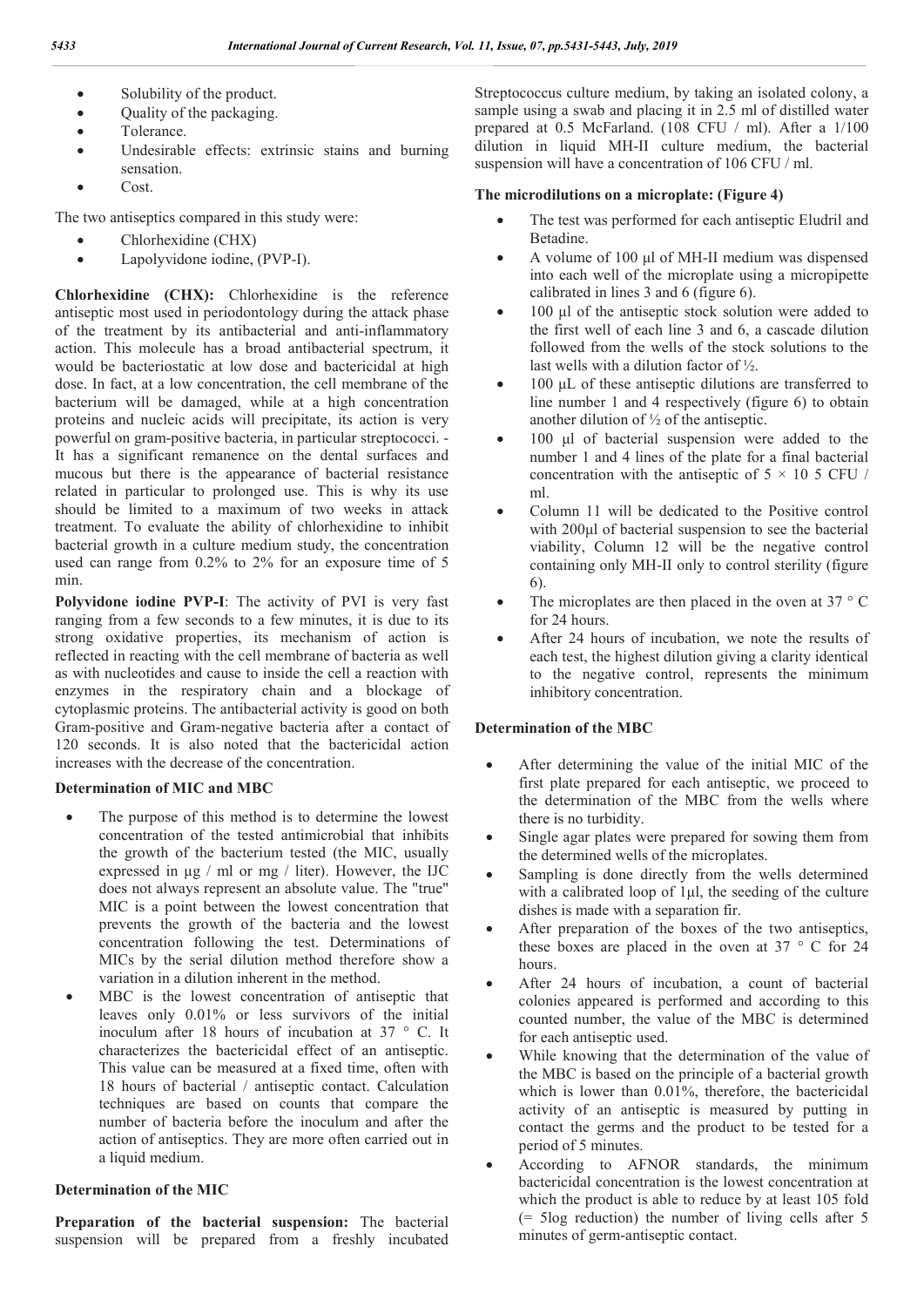**Evaluation of the effectiveness of each of the two antiseptics on two different materials:** To evaluate antiseptics on two different materials, we chose to test the effectiveness of mouthwash ELUDRIL and BETADINE on teeth and titanium fragments using as bacterial strains oral streptococci widespread in the oral cavity. Bacterial adhesion will be observed on biomaterials used after seeding streptococci in culture dishes using a swab in the presence of tooth and titanium samples, of identical length and thickness, and after incubation with 37 ° C for 24 hours. A macroscopic observation will be made in a first place using a magnifying glass and then a microscopic observation using an optical microscope. Experimental protocol: To test the effect of mouthwashes chosen on the adhesion of streptococci, we will use two boxes:

- **First box:** three enamel samples seeded on the surface from a 0.5 McFarland-adjusted bacterial suspension prepared from a strain of streptococcus, incubated on single agar for 24 hours, and then moved into tubes:
- **First tube:** this tube will serve as a control, therefore, it must contain only the bacterial suspension with the fragment of enamel and 1ml of distilled water.
- **Second tube:** this tube will contain a fragment of enamel mixed with 1ml of distilled and vortexed water in order to detach the bacteria present on the surface, with 1ml of Eludril mouthwash for a contact time of 5 min.
- **Third tube:** will contain a fragment of enamel mixed with 1ml of distilled and vortexed water, supplemented with 1 ml of the Betadine mouthwash for a contact time of 2 min.
- **Second box**: three titanium samples seeded on the surface by the same bacterial suspension in a single agar medium, incubated for 24 hours at 37  $\degree$  C, and moved in tubes as the previous ones.
- **First tube**: control containing the bacterial suspension with the titanium fragment and 1 ml of distilled water.
- **Second tube**: a titanium fragment mixed with 1 ml of distilled water with 1 ml of the Eludril mouthwash for a contact time of 5 min.
- **Third tube**: a titanium fragment mixed with 1ml of distilled and vortexed water, with 1ml of the Betadine mouthwash for a contact time of 2 min.

The comparison will be done to be able to measure the number of bacteria eliminated by the antiseptic solution and the number of bacteria in suspension. It will also be for the spectrum of action of antiseptics.

After preparation of the tubes, we counted the number of bacteria remaining after the action of each antiseptic and this will be done in comparison with the control solution. For this we will take a volume of 1 mu.l of each tube and we will seed it in appropriate media to be able to count the colonies after incubation of 24 hours.

# **RESULTS**

**Identification of the bacterial strain:** The result of the culture showed smooth colonies with a greenish color evoking a character of partial hemolysis (Figure 9).

### **Phenotypic identification:**

#### **Results of the Gram stain:**

Gram staining showed gram + cocci, violet in color, grouped in a chain in favor of streptococci.

#### **Biochemical identification**

#### **The catalase test results**

The so-called catalase positive bacterium shows effervescence on the blade when in contact with hydrogen peroxide. The bacterium that does not have the catalase enzyme does not emit bubbles, the preparation remains intact and therefore the test is considered negative, which is the case for the bacterial strain tested in our study. We can conclude that this is a streptococcus.

**Results of the API 20 STREP gallery:** After adding the appropriate reagents, the API 20STREP gallery gave the following profile: After the incubation of the API20 STREP gallery, we found a reference code of 0040400 with a good identification corresponding to the bacterial species of Streptococcus mitis 2. (id 97%) (figure 12)

**MIC and MBC results:** The evaluation of the bactericidal efficacy of antiseptics tested in our study: Chlorhexidine (Eludril) and Polyvidone Iodine (Betadine) was carried out by determining the minimal inhibitory concentrations (MIC) and the minimum bactericidal concentrations (MBC) by the method microdilutions, obeying the strictest possible standards AFNOR.

**Results of the CMI and MBC of Eludril:** The MICs and MBCs of Eludril® were determined relative to an initial solution containing chlorhexidine digluconate at 0.5 ml / 100 ml. After reading the microplates made, we noticed a disappearance of the bacterial growth in the 5th column, that is to say at a concentration corresponding to a 1/32 dilution.

Therefore the MIC value found in the presence of streptococci mitis is 0.12ug / ml. After obtaining the value of the Eludril MIC, similar volumes were taken from the 5th column to the 3rd, then we seeded the simple agar media in order to determine the value. of MBC, and after 24 hours of incubation, we noticed that the use of the mouthwash was very effective because there was no visible bacterial growth on the boxes used

**Results of the MIC and MBC of Betadine:** The MICs and MBCs of Betadine were determined in relation to an initial solution containing PVP-I at 10 g / 100 ml. After reading the microplates made, we noticed a disappearance of the bacterial growth in the 8th column, that is to say at a concentration corresponding to a dilution of 1/128. So the value of the MIC found in the presence of streptococcus mitis is 20ug / ml. After sampling from the 8th column to the 6th column and seeding the agar plates, we noticed that the bacterial growth disappeared from the 7th column so we can say that the value of the CMB for the Betadine is between two concentrations 1/128 and 1/64, at this value we noticed a bacterial growth less than 0.01% and almost invisible to the naked eye.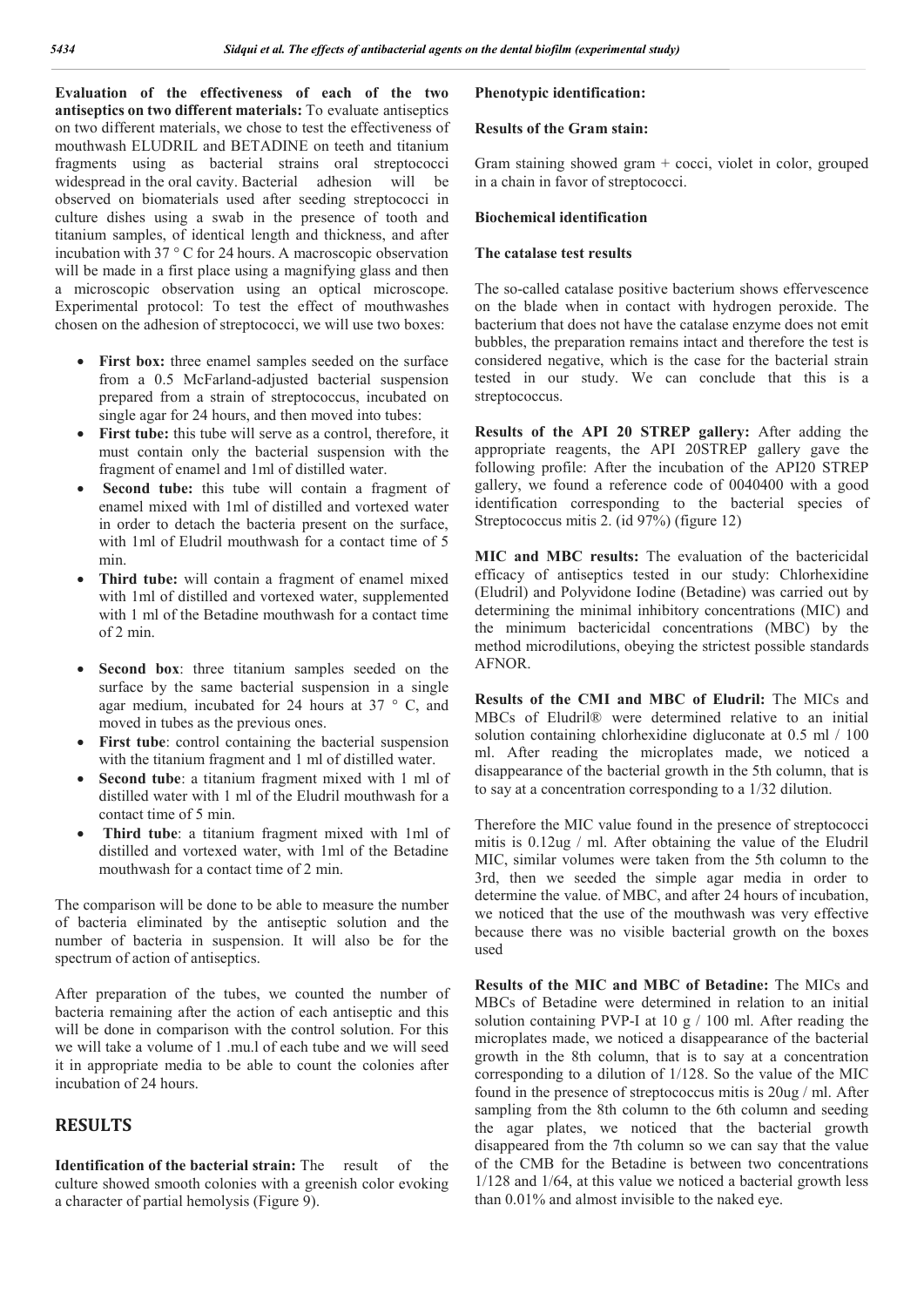

**Figure 1. CNA culture medium before seeding**



**Figure 2 2. Principle of GRAM coloring (3)**



**Figure 3 3. Preparation of samples for sterilization**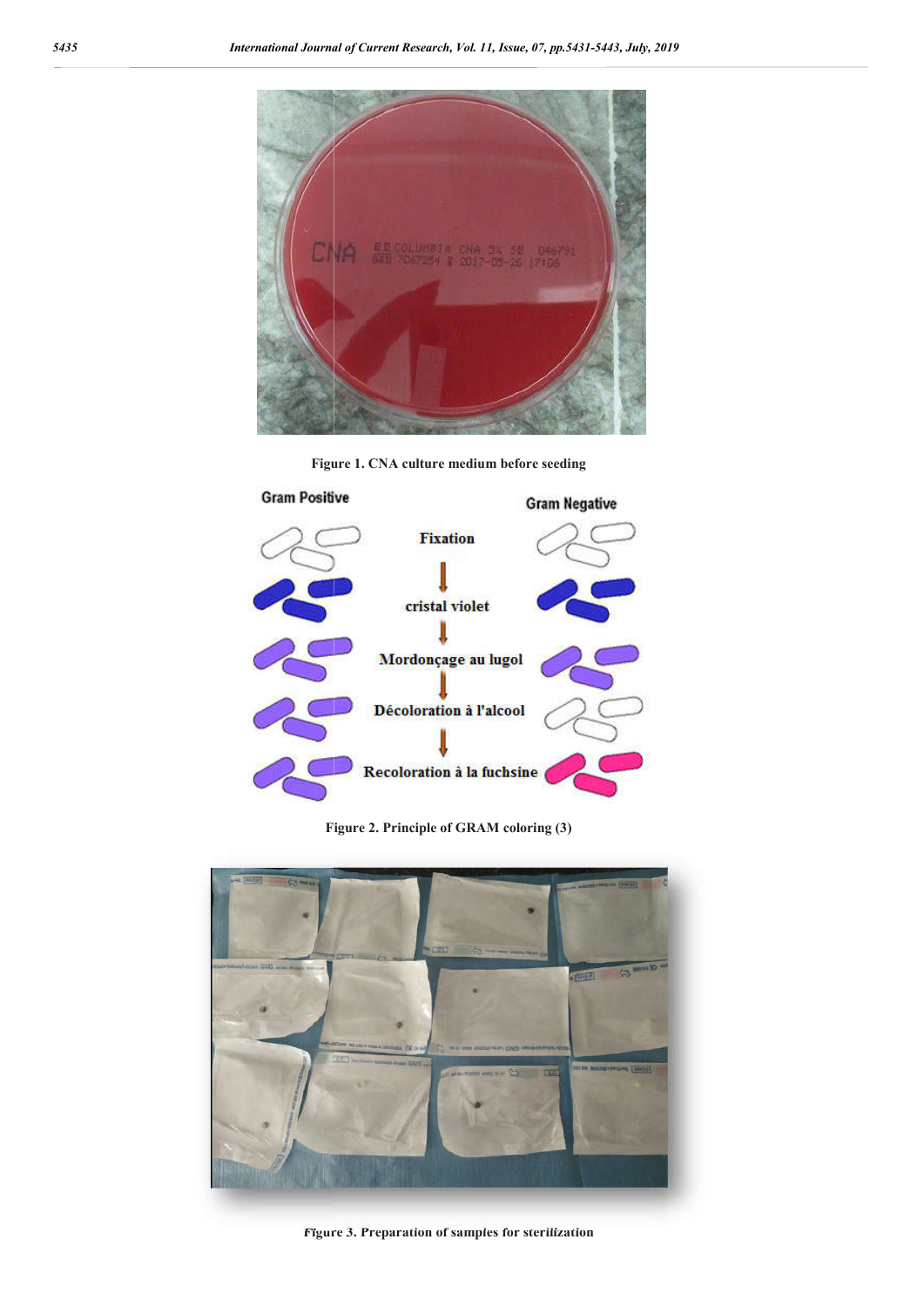

**Figure 4 4. The microdilutions of the two antiseptics**



**Figure 5. Preparation of agars for the determination of MBC**



**Figure 6 6. Preparation of the two boxes for incubation**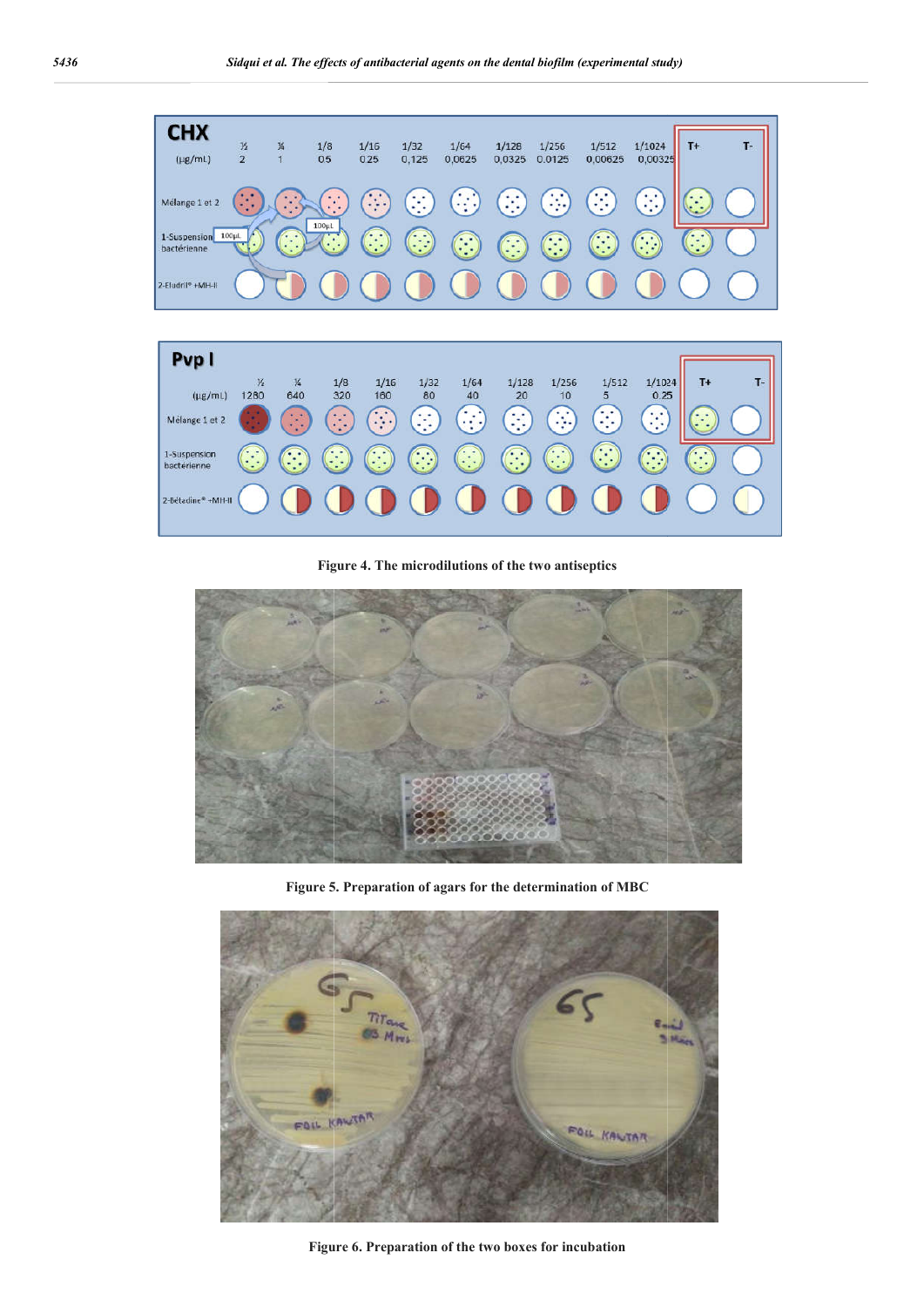

**Figure 7. Preparation of the tubes after incubation**



**Figure 8. Inoculation of boxes from prepared tubes**



**Figure 9. A box of CNA after seeding.**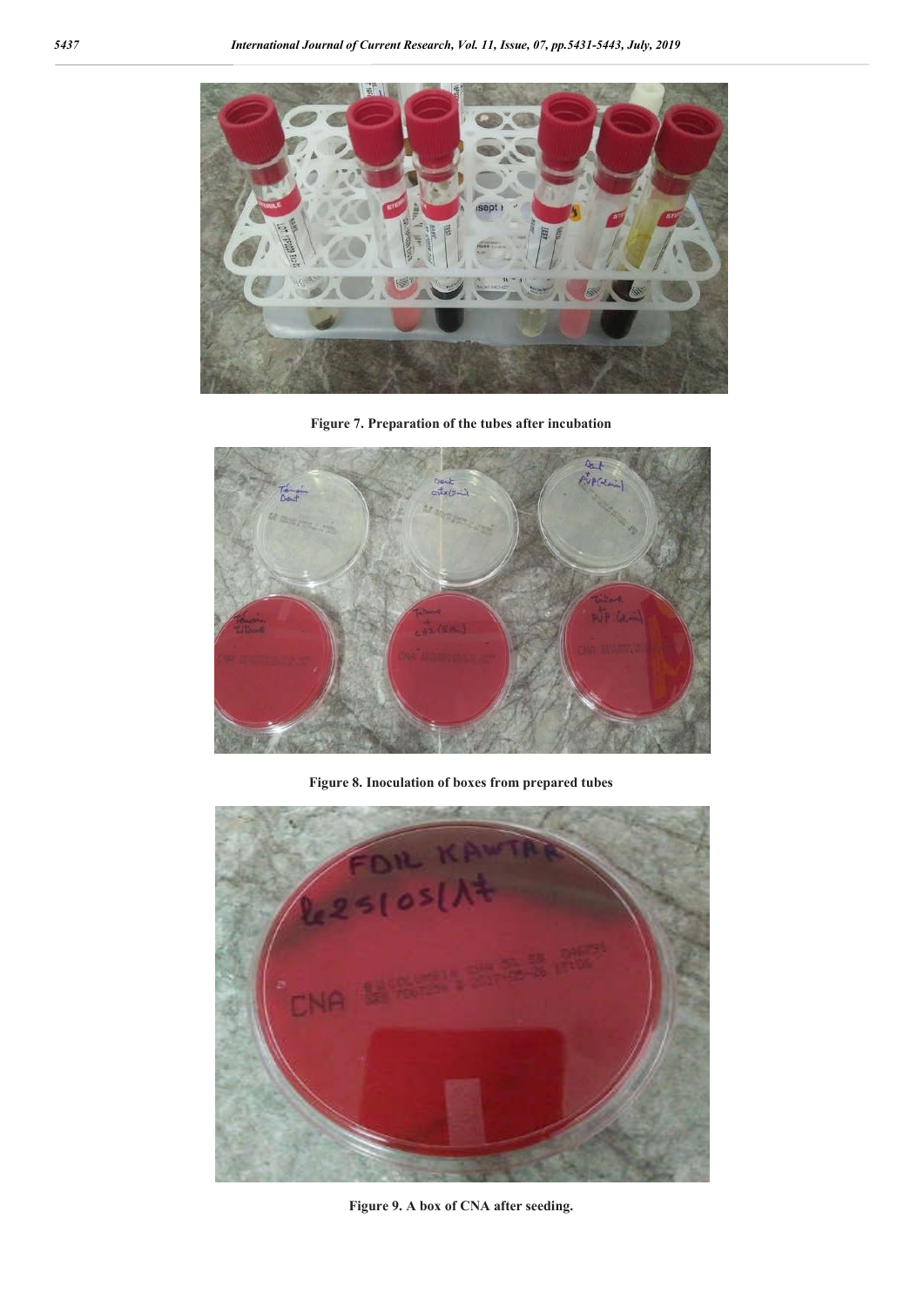

**Figure 10. Microplate showing the MICs of the 2 baths of mouth on S. mitis**



**Figure 11. API20 STREP Gallery after incubation**



**Figure 12. Colonies formed after 24 hours of incubation of the sample box**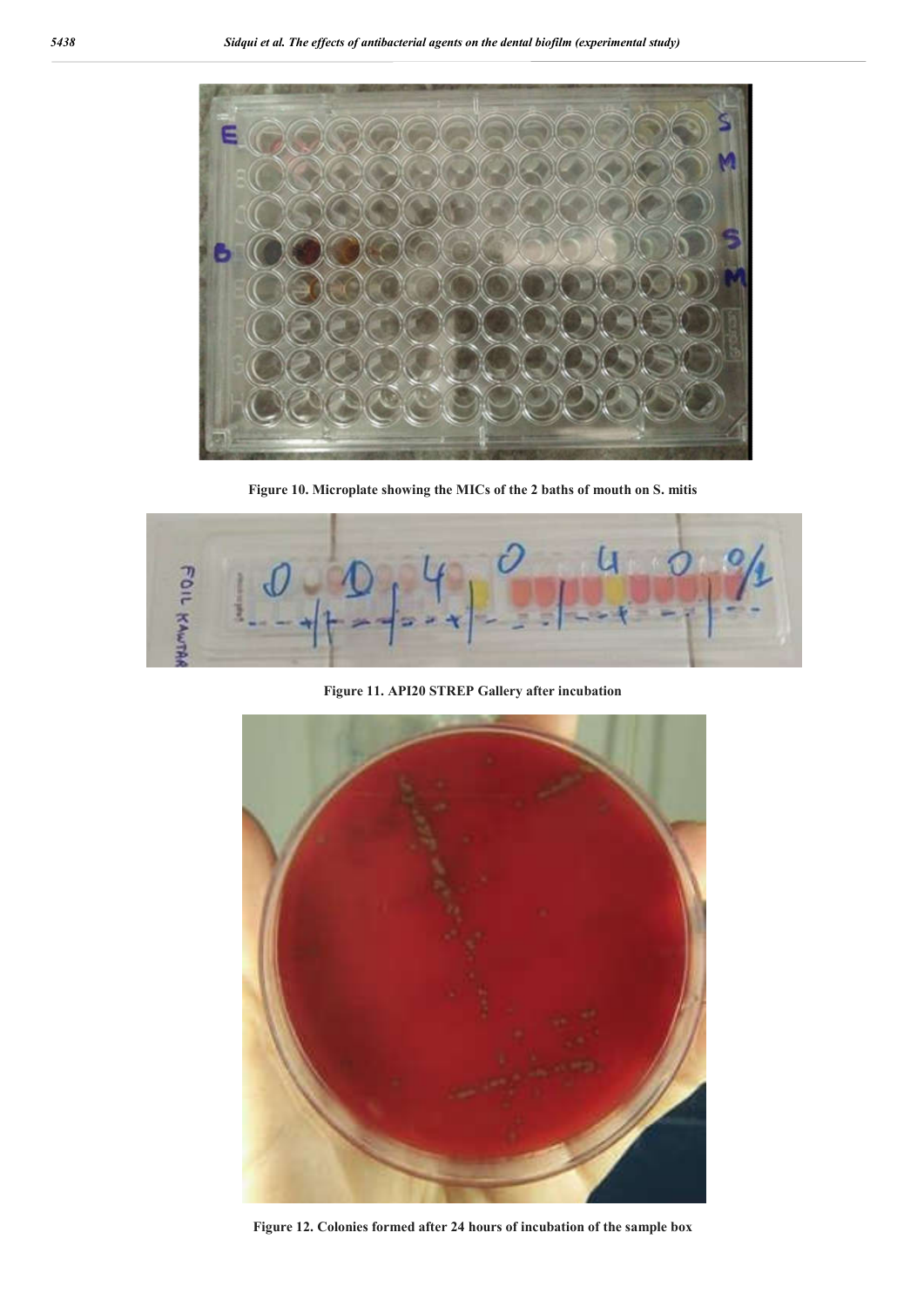

**Figure 13. Absence of colony formation after the use of each antiseptic after 24 hours**

| <b>CMI/MBC</b><br>Antiseptics | Eludril $\mathcal{D}(\mu\text{g/ml})$ | Bétadine® ( $\mu$ g/ml) |
|-------------------------------|---------------------------------------|-------------------------|
| $CMI$ ( $\mu$ g/ml)           | 0.12                                  | 20                      |
| MBC (µg/ml)                   | $[0.25 - 0.125]$                      | [40-20]                 |

- Columns from 1 to 10 represent dilutions of mouthwash (reason of  $\frac{1}{2}$ ) respectively corresponding to dilutions of  $\frac{1}{2}$  up to 1/2048 in the medium of culture MH.
- Columns 11 and 12 respectively represent the positive and negative controls.
- The MIC of Eludril® corresponds to a dilution of 1/32 (5th column), while that of Betadine® is 1/128 (8th column).

**Results of the evaluation of the efficiency of antiseptics on enamel and on titanium:** After the incubation period of 24 hours, the results of the seeding are read from the 3 tubes prepared to test the effectiveness of Eludril and Betadine on email and on titanium. Remember that these tubes that we prepared contained:

- First tube: control containing the bacterial suspension with the titanium fragment with 1 ml of distilled water.
- **Second tube:** a titanium fragment mixed with 1ml of distilled water with 1ml Eludril mouthwash for a contact time of 5 min.
- **Third tube:** a titanium fragment mixed with 1ml of distilled water, with 1ml of Betadine for a contact time of 2 min.

The preparation of the tubes which contained the tooth fragments followed the same steps as the preparation of the titanium. All tubes will be vortexed for 2 minutes to detach the adhering bacteria from the surface of the email and titanium and have them in suspension. The formation of bacterial colonies was greater at the enamel surfaces than at the surfaces

of the titanium, knowing that the starting solution was similar for the two tests adjusted to 108 CFU / ml. A control box is prepared for a negative control which contains only 1 μl of the bacterial suspension which is equivalent to 5.10 5 CFU / mL. Exposure to Eludril for 5 min and Betadine for 2 min gave an almost radical reduction in colony levels compared to the control box, so we can say that the use of these two antiseptics is very effective in respecting the indicated contact time. The contact time indicated for the use of Betadine which is 2 min, is sufficient for the solution to eliminate all the colonies present on the surface of the substrates, and this is a duration which is less than that used for Eludril, we can say then that the use of Betadine is more effective than Eludril.

- Control box in the presence of email: a formation of visible bacterial colonies on the streaks in number of 184 colonies. (Figure 12)
- Box of control medium MH in the presence of titanium: a formation of colonies lower than that found in the presence of email since titanium is characterized by a non-retentive surface for bacteria.

**The observation of the remaining boxes that have been under the influence of "Eludril" during a contact time of 5min:** 

- Box in the presence of dental fragments: no colony formed visible to the naked eye.
- Box in the presence of titanium fragments: no colony formed visible to the naked eye.
- The observation of the remaining boxes that were under the effect of "Betadine" during a contact time of 2min: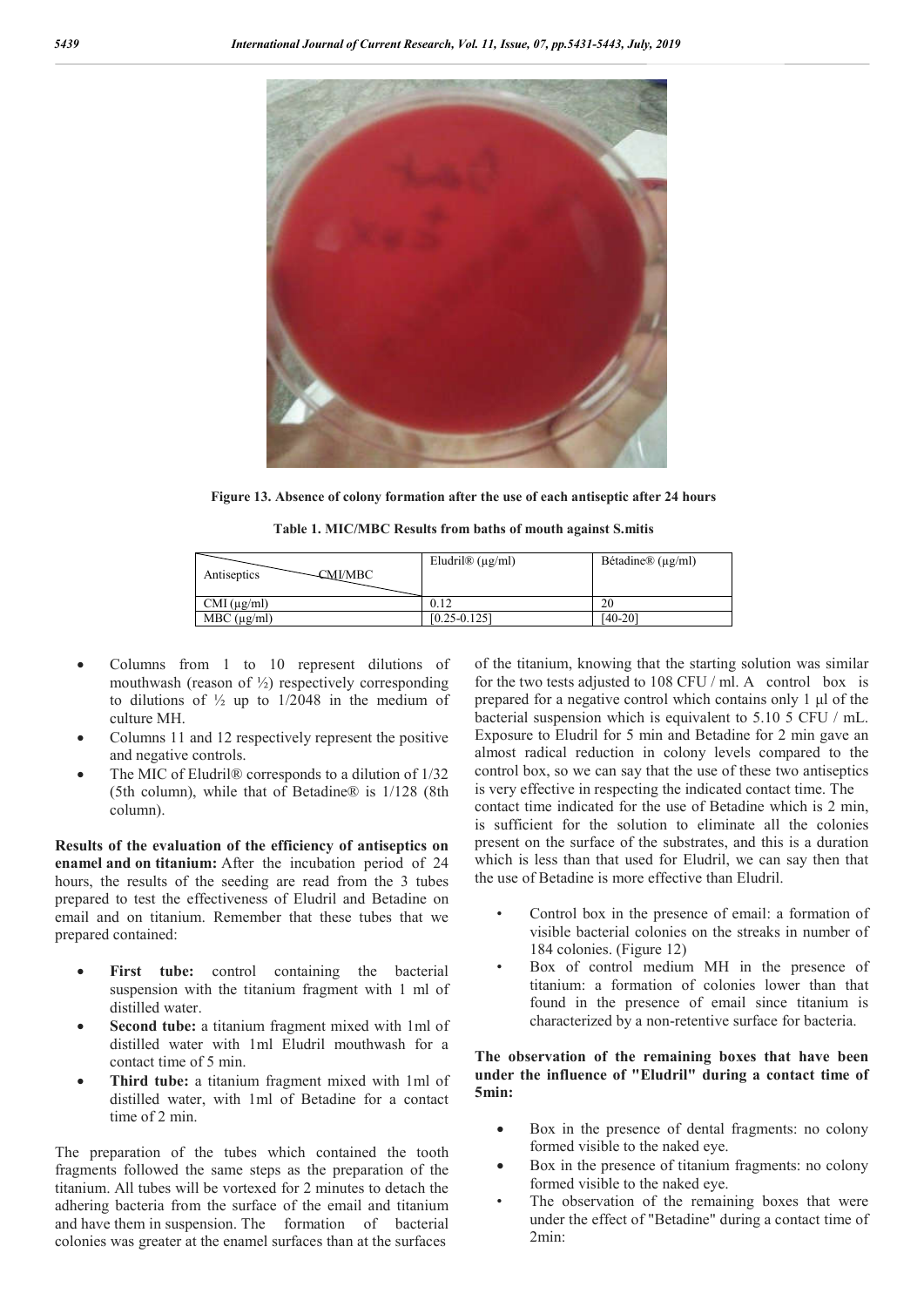- Box in the presence of dental fragments: no colony formed visible to the naked eye.
- Box in the presence of titanium fragments: no colony formed visible to the naked eye.

The results thus found show that the inhibition time of the bacterial growth of betadine was 2 min which is less than that used for Eludril which is 5 min. We can then conclude that the use of Betadine has been shown to be more effective in eliminating bacterial growth in the presence of organic as well as metallic material.

## **DISCUSSION**

The oral cavity is home to one of the most complex bacterial ecosystems in the body. Several hundred species of microorganisms coexist in the oral environment. Many authors have tried to quantify this population knowing that 1 mg of dental plaque contains about 100 million bacteria and 1 ml of saliva contains an average number of 750 million bacteria (only a small part of which is culturable on culture medium) (4). This bacterial diversity will require, in order to live and develop in this environment, to find favorable adhesion surfaces, rich and varied nutritive and respiratory conditions, physicochemical factors compatible with this flora and controllable inhibitory factors. To study this adhesion, we chose the most common bacterial species in the oral flora: streptococci, for example, during the eruption of the first lacteal teeth of the child, the appearance of enamel-type hard tooth surface in the oral cavity allows the installation of Streptococcus sanguis and Streptococcus mutans. Streptococcus salivarius is widely distributed on the cheeks and tongue. However, Streptococcus salivarius will have greater attachment to the lining of the dorsal aspect of the tongue than to other mucosal surfaces of the oral cavity (Sixou, 2007).

**Properties of antiseptics used:** Several studies have been conducted to confirm the utility of using antiseptic solutions in the mouth to reduce bacterial adhesion and have better results in platelet retention. The first antiseptic used in this study was chlorhexidine, which gave very good in vitro results in reducing bacterial growth, and is one of the most widely used antiseptics in dentistry (Jame, 2004). The effectiveness of CHX as an active agent has been tested in several dental fields, in pharmaceutical formulations such as mouth rinses, oral irrigations and slow release devices (5) CHX is a positively charged molecule, electrostatically binding to negatively charged sites on the bacterial membrane resulting in membrane damage leading to leakage of intracellular cytoplasmic organelles (Denton, 1991).

The unique advantage of CHX as an antiplaque agent is its ability to bind to the salivary film (Rolla *et al*., 1970) in the oral cavity thereby prolonging its retention in the oral cavity (Ben Slama, 2004). The effectiveness of the CHX molecule is related to its concentration, pH, formulation, but also its persistence, due to its binding power on dental surfaces. Its activity persists for several minutes with stable efficiency. The alcohol in which the active ingredient is diluted would potentiate its activity. In addition, it has anti-inflammatory and healing properties (Ben Slama, 2004). The bactericidal spectrum of chlorhexidine was determined, there was a broad spectrum of activity with particularly sensitive gram-positive cocci (MIC: 0.19 to 2.0 μg / ml).

Exposure of suspensions of various bacterial species to chlorhexidine (0.02%) for 10 minutes at room temperature reduced viable organisms by approximately 99.99% in most cases. The addition of serum to the test system greatly reduced the bactericidal action. A study with Streptococcus mutans revealed that the presence of sucrose (5%) in the growth medium used for the preparation of bacterial suspensions has a profound influence on the bactericidal activity. This is believed to be the result of the adsorption of chlorhexidine to extracellular polysaccharides (Hennessey, 1973). We also used in this study the molecule of polyvidone iodine or betadine, which is a very effective antibacterial agent and the most effective compared to other iodine solutions, the combination of iodine with polyvinyl pyrolidone increases its ability to dissolve in water and in alcohol, also reduces its side effects of local irritation and colorations caused by pure iodine, PVP-I is a hydrophilic polymer that does not have an antibacterial efficacy, but it plays the role of transporter of iodine molecules on the bacterial surface, thanks to its high affinity towards the cell membrane, the targets of iodine are often located on the cytoplasmic membrane and destroying them can take a few seconds (Hemant Gupta, 2014). Povidone iodine is an effective germicide. High dilutions are active in the destruction, within fifteen seconds after its application, of organisms commonly found in the mouth. High dilutions, however, should be freshly made; the loss of color is accompanied by a weakening of the germicidal activity. When povidone-iodine is used to prepare the oral mucosa for local anesthetic injection prior to dental procedures, the risk of direct bacterial infection is completely eliminated. In a previous study, Doran D and al used polyvinylpyrrolidone iodide in ninety-two patients who received a total of 115 injections, and in five cases, bacteria were recovered from the needle injection (Doran D.Zinner, 1961).

**Eludril® MIC and MBC:** The Eludril mouthwash had an inhibitory effect on S.Mitis at a concentration of 0.12 μg / ml and represents a very effective value for prolonged use of the molecule by minimizing the visible side effects in the oral cavity. The results obtained in our study are close to those found in the literature, which confirms that the most widely used chemical form is chlorhexidine digluconate at concentrations of optimal efficiency between 0.10 and 0.20%. It would be bacteriostatic at low dose and bactericidal at high dose. Its action is very powerful on Gram-positive bacteria, in particular streptococci, its effect has been demonstrated in vitro on the majority of pathogenic germs of the oral cavity. It has variable activity on Gram-negative bacteria, and Lactobacillus would be resistant to it. The same is true of spores, mycobacteria and viruses, with the exception of HIV and some viruses of the herpes group (Ben Slama, 2004). Lamie B.M. and al in 2012 conducted a study in which they evaluated the antibacterial activity of three essential oils on five oral bacteria by determining their MIC and MBC microdilutions. In this study, they used Eludril® and Givalex®, and showed that Eludril® was effective on germs at a dilution of  $1/128$  (ie 7.8 μg / ml), the difference obtained can be explained by the nature strains used in their study, which are different from those used in ours (the sensitivity of bacteria to antiseptics is not the same), as well as the difference of the media used and methods in the experiment (Lamie, 2012) Another study was carried out by Moradian and al (2013) to test the antibacterial effect of the two medicinal plants in comparison with chlorhexidine at 0.2 μg / ml. They used a method of hydroxyapatite disks on agar and microdilutions.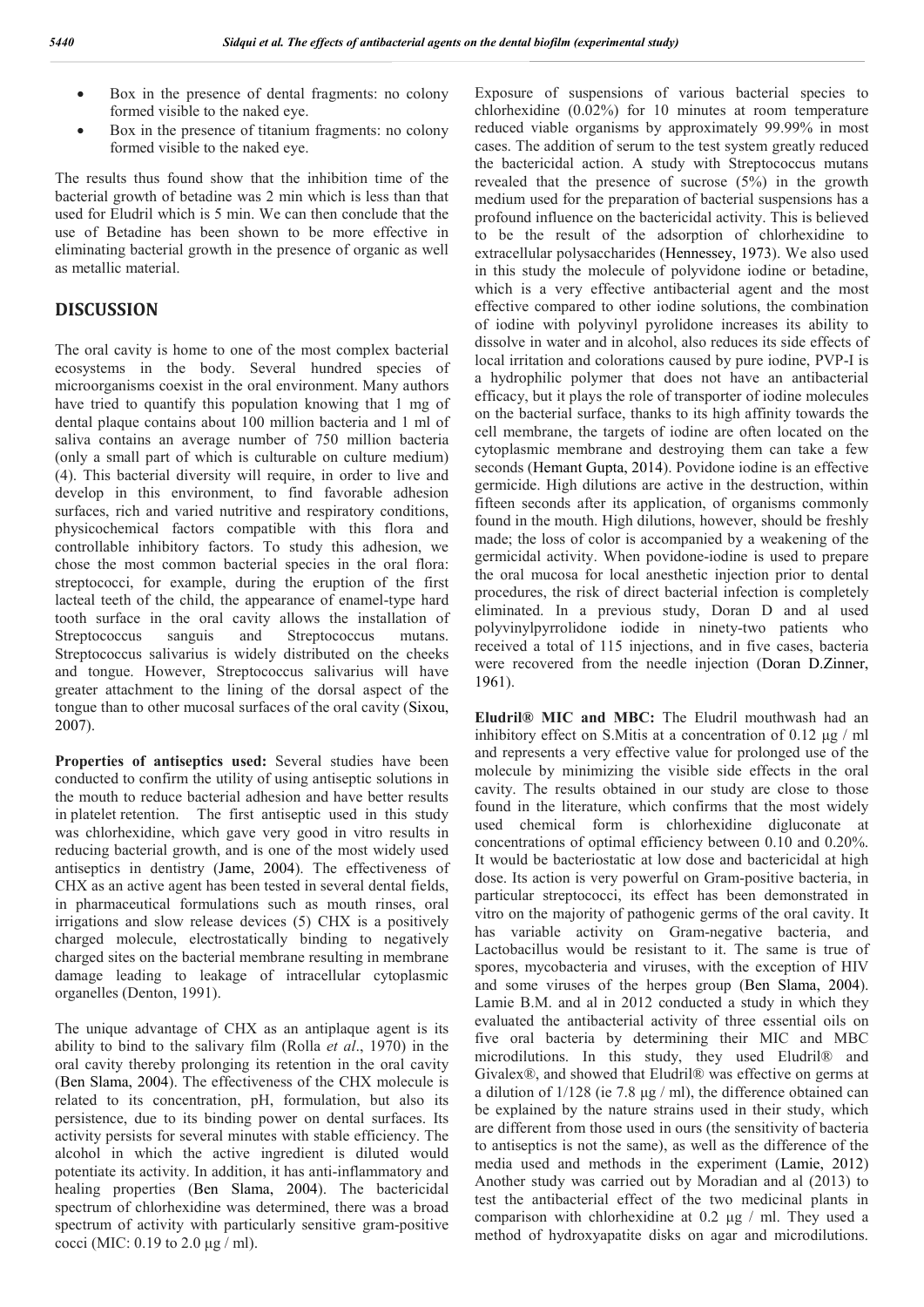The MIC of Chlorhexidine for S. mutans was 0.024 μg / ml, a value which is lower than that found in our study, which shows us that S. mutans is less resistant to this molecule than S. Mitis, which means that it will need a low dose of chlorhexidine to inhibit its multiplication (Mordian, 2013). The susceptibility of S. mutans to chlorhexidine has apparently been studied systematically before. Hennessey investigated the susceptibility of a single streptococcal isolate to chlorhexidine and found a MIC value of 0.19 μg / ml, which is a close result of our study, Meurman and al (Jarvinen Helina, 1993) reported. tested the susceptibility of 28 clinical isolates of S. mutans to chlorhexidine and noted that the bacteria showed no resistance to this molecule with respect to the resistance of S. mutans to other antimicrobial agents, the results are in agreement with those of Liebana and al (Jarvinen Helina, 1993), who found that S. mutans remained sensitive for at least 5 years to all the other 10 antiseptics tested (Jarvinen Helina, 1993). Do not forget that long-term use of CHX may have side effects in the oral cavity, such as extrinsic staining of teeth or even burning sensation, according to a 1999 study, a reduction of side effects CHX is possible by combining it with hydrogen peroxide, in order to reduce their side effects, we have tested the hypothesis that a combination of the concentrations of these two agents can act synergistically. We can say that the interactions between hydrogen peroxide (PH) and CHX can reduce side effects such as staining of teeth due to the oxidative properties of PH that can counteract staining caused by CHX. We have found that combinations of certain concentrations of CHX and PH may increase their antibacterial effect relative to their individual antibacterial activity. This synergistic effect at these specific concentrations of CHX and PH inhibited S. faecalis and S. sobrinus at concentrations below the minimum inhibitory concentration of each agent separately (Ben Slama, 2004).

**MIC and MBC of Betadine®:** The use of the Betadine mouthwash gave very satisfactory results near the S.Mitis bacterial strain at a concentration which is equal to [20 μg / ml], and almost completely eradicated all the colonies visible to the naked eye. This study was conducted to determine the minimum inhibitory concentration of Betadine in order to limit the undesirable side effects associated with this molecule, and to give practitioners and consumers limited ranges to facilitate their control of plaque, and achieve good oral hygiene. Another study was conducted by K Almas, Skaug N, Ahmad I (Almas, 2005) performed an in vitro comparison of the antimicrobial activity of Miswak extracts with other nonalcoholic marketed solutions such as Betadine, and in this comparison, they were able to confirm the effectiveness of the use of this mouthwash on several species of streptococci. According to ADDY and R, WRIGHT (Addy, 1978), in a study carried out to compare the antibacterial properties of two chlorhexidine and polyvidone iodine mouthwashes, which followed the same method of microdilution used in our operating protocol, and were able to find a value of the MIC of PVP-I in the range of [625-2500]. Against Strep.mutans. (NCTC10922), which shows us that S.Mutans need a higher dose of this molecule as necessary to reduce S.mitis to inhibit their multiplication (14). The benefits of using Betadine do not lie in its antibacterial activity per se, but rather in its retention capacity in the oral cavity and its slow release (Addy, 1978). However, the use of Betadine is usually more limited. It is reported to be effective in the preparation of mucosal surfaces preoperatively. Prophylactic topical administration of iodinated compounds has shown very effective results in reducing the number of viable microorganisms in saliva and gingival fluid, which is similar to the results found in our study of S. Mitis strain of oral streptococci (Tanzer, 1977). In addition, surface treatments of teeth infected with S. mutans by Betadine could show in children who have a very high carious index, a reduction of microorganisms present in the oral flora for several weeks. (Tanzer, 1977). In a study conducted by JM TANZER, AM SLEE found **(**Tanzer, 1977**),** they tested three compounds of iodine being anti-plaque agents, the study was conducted in vitro using 4 bacterial strains, one of which is S.Mutans, and the results obtained for polyvidone iodine confirmed that the strain S.Mutans was more resistant than S.Mitis, since the time of contact with the antiseptic was 5 min, a time longer than that used in our study. Other authors have also tested the efficacy of iodine as well as other antiseptic solutions, such as DA Spratt, J. Pratten, M. Wilson & K. Gulabivala, on different bacterial strains responsible for the onset of diseases. periodontal lesions as well as periapical lesions that are: Prevotella intermedia,, Streptococcus intermedius, Fusobacterium nucleatum and Enterococcus faecalis, and they were able to show a reduction in the number of colonies formed by S.Intermedius after the use of Betadine for 15min contact time of 15 min, and after 60 min of contact, there was complete eradication of 100% of colonies formed (Spratt, 2001). This molecule has been studied for several years by being very effective on several bacterial species and giving very remarkable results on oral streptococci especially, which confirms the results found in our research, this study was carried out by Jose L. Zamora, MD, detailing the microbiological and chemical characteristics of solutions based on Polyvidone iodine (Jose, 1996).

**Evaluation of antiseptics on enamel and on titanium:** The results obtained in our study could demonstrate that the use of antiseptic solutions was as effective on dental fragments as on titanium fragments, even if the contact time of chlorhexidine was greater (5 min) than that of the betadine (2 min), and these two mouthwashes could almost eradicate the formation of bacterial colonies, but let us not forget that bacterial adhesion could change characteristics by changing the substrate of the experiment even if the The conditions of the experiment were similar for both email and titanium. Bacterial adhesion is a phenomenon of general importance that governs the evolution of microorganisms and their interaction in all environments where they occur, that is, in the whole of the biosphere. The elucidation of the mechanisms at the molecular level of bacterial adhesion on solid surfaces has not been fully accomplished (Characklis, 1983). To understand the mechanisms of bacterial adhesion on the dental surface and on the surface of implants, we cultured germs in contact with dental surfaces and titanium surfaces in culture dishes. This allowed us to understand the mechanisms of adhesion and bacterial proliferation through counting methods. The choice of bacteria used was made by their membership of the oral flora and their presence at the time of oral sampling. The evaluation of the adhesion capacity of these germs was carried out by a bacterial count after 24 hours of incubation.

### **We used a counting method:**

- Enumeration by culture on CNA medium of adhering bacteria and bacteria in suspension.
- The results of our work showed that after 24 hours of incubation, the adhesion capacity of bacteria to the surface of dental fragments even with a bacterial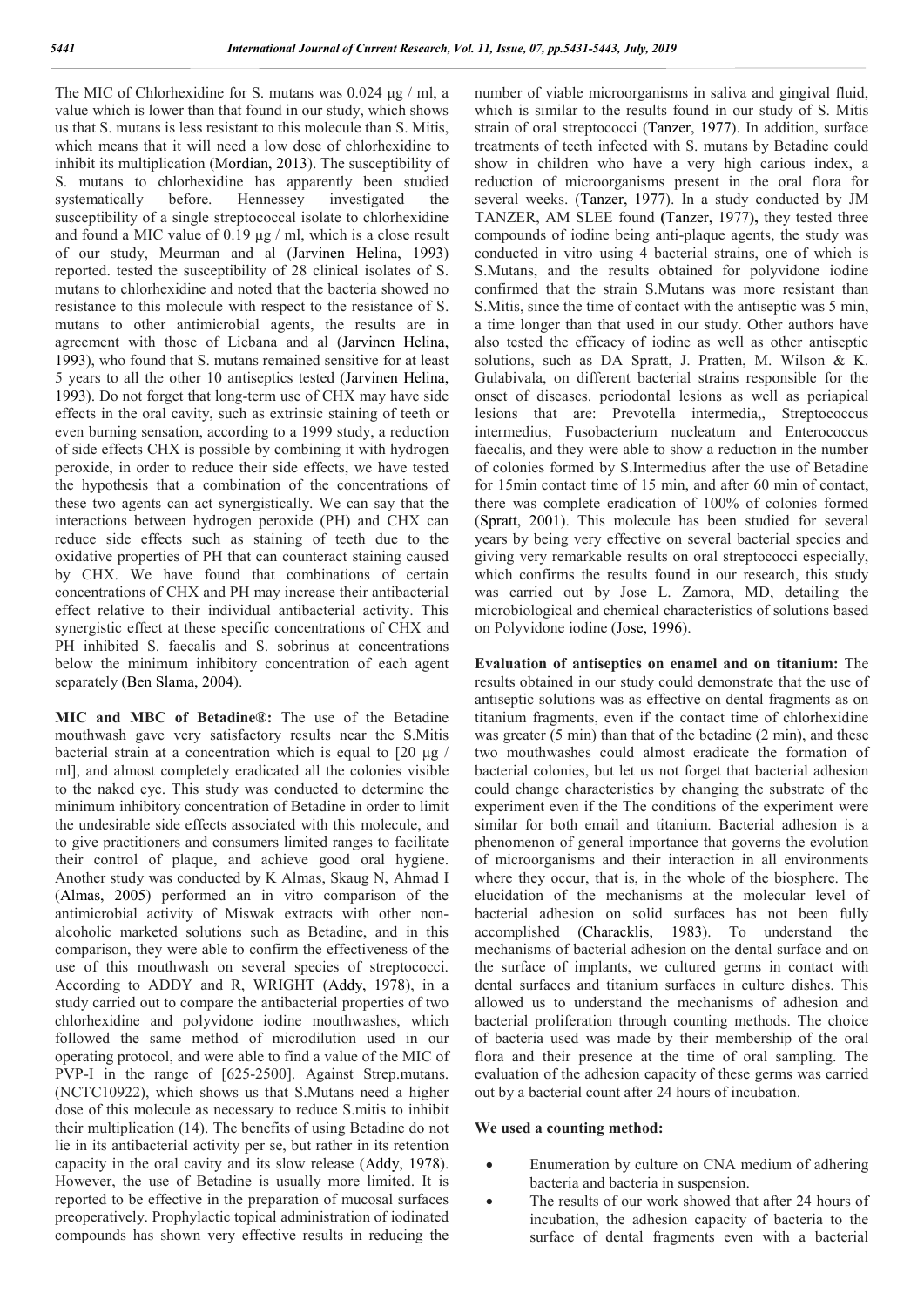suspension of 0.5McFarland was greater than in the presence of titanium fragments from of the same bacterial solution.

The difference that we noticed in our results depends on the composition of the biomaterials used, their nature and the degree of surface roughness, since several studies have shown the influence of these components on cell adhesion and proliferation phenomena (Grizon, 2002). The characteristics and specificities of bacterial adhesion change according to the change in the nature and composition of the substrate on which it occurs, Similar studies (Grizon, 2002) have shown that culturing cells on biomaterials in vitro after 6 hours of incubation is not sufficient for the cells to adhere and proliferate on their substrates. Other studies have shown that seeding density influences the phenomena of adhesion and proliferation of bacteria on the surfaces of the supports used. (Despina, 2001). Membership on enamel: Adhesion is a mechanism that differs from one substrate to another, and the latter would be more important at the level of enamel surfaces since the enamel is a highly mineralized biological structure, which would be covered during the formation of the dental biofilm. the acquired exogenous film, which interacts directly with primary bacteria in their colonization phase (Wim Teughels, 2006). This film is composed of many components including glycoproteins (mucins), proline-rich proteins, phosphoproteins (eg statin ), histidine-rich proteins, enzymes (eg, α-amylase) and other molecules can function as adhesion sites for bacteria (receptors). Bacterial adhesion occurs between a film-coated bacterium and a film-coated surface. (Wim Teughels, 2006).

**Membership on titanium:** Unlike dental surfaces, adhesion to the titanium surface may be different due to its metallic nature and its ability to inhibit the growth and proliferation of bacteria through the presence of ions on its surface. There is indeed a bacterial migration from different mouth niches to peri-implant sites. This microbiology of dental implants is influenced by many factors including the oral state of the patient. These bacterial species, which are normally involved in the etiology of periodontal diseases, are also involved in the irreversible destruction of deep peri-implant structures (. Keller Jean-Francois, 2013). There are different factors that also play a role in conditioning bacterial adhesion and may interfere with the bactericidal action of antiseptics to inhibit bacterial growth:

**Roughness**: The different biological or metallic materials have on their surface irregularities represented by surface crevices which are considered as bacterial niches which promote the proliferation of bacteria and prevent the effectiveness of mechanical and chemical treatments. We can conclude that bacterial adhesion varies according to surface roughness, Carlos Nelson and al (elson Carlos, 2008) supported this hypothesis by stating that the biological properties of titanium depend on its surface oxide film. Several mechanical and chemical treatments have been used to modify the surface morphology and properties of titanium dental implants. One possible method of improving the biocompatibility of dental implants is to increase the surface roughness and to reduce the contact angle by in vivo and in vitro tests (Nelson Carlos, 2008)

**Free surface energy:** Surface free energy is one of the initial characteristics that conditions the formation of biofilm on dental and implant surfaces, and is a measurable value relative to the surface of the substrate used and the bacterial strain found, and this value is generally related to average hydrophobicity in the presence of bacterial colonies on dental surfaces (Quirynen, 1995; Umme Salma Durbar1, 2017).

**Porosity:** Several studies have been conducted (Kjeld, 2009) to determine whether differences in initial bacterial accumulation on dental surfaces could be explained by differences in surface characteristics, in particular the porosity of substrates. A point counting method was used to determine the number and size of porosities in materials. The results showed a great variation between the materials in the number of porosities which could explain the difference of topography of the bacterial colonies (Kjeld, 2009). Some authors have supported this hypothesis, such as Müller and al. (Birte Gröner-Schreiber, 2001), which has confirmed that bacterial adhesion to titanium implant surfaces has a significant influence on the healing and long-term condition of dental implants. Parameters such as surface roughness and the chemical composition of the implant surface have a significant impact on plaque formation.

The purpose of this work was to study in vitro the characteristics of titanium by choosing as bacterial strain, Streptococcus mutans and Streptococcus sanguis, and they also used pure titanium discs that were modified using surface treatments. Polished titanium surfaces served as controls. The surface topography was examined by SEM and the estimation of the surface roughness was performed using a contact profilometer. Contact angle measurements were taken to calculate the surface energy. The titanium disks were incubated in their respective bacterial cell suspension for one hour and single colonies formed by adherent bacteria were counted under a fluorescence microscope. Contact angle measurements showed no significant difference between surface changes. The surface roughness of all examined surfaces was between 0.14 and 1.00 μm. A significant reduction in the number of adherent bacteria was observed on titanium hard materials that had undergone a surface treatment. In conclusion, physical modification of titanium implant surfaces can reduce bacterial adhesion and thus improve clinical outcomes (28). In the same vein, a systematic review (25) was written to show the role of surface condition in the formation of the dental biofilm, and showed that the roughness and grooves of the tooth surface, the more it will be colonized by bacterial niches that will promote their multiplication, in vitro and in vivo studies to examine two essential components in adhesion, surface roughness and surface free energy (Quirynen, 1995). What can be deduced from the results obtained in our study is that the adhesion and proliferation of bacteria depend not only on the type of bacteria, the conditions of the cell culture but also the properties of the biomaterials used. The surface topography of a biomaterial affects not only the adhesion but also the migration and proliferation of bacterial strains in the oral cavity (Shibata, 2015). Let's not forget that biofilm bacteria have a very slow metabolism and are protected by the extracellular matrix which makes them resistant to antiseptics and antibiotics. Indeed, it has been shown that bacteria inside the biofilm have characteristics and properties different from those of planktonic cells (Gilbert, 1997). The minimum inhibitory concentration (MIC) of CHX was found to be 300-fold greater when S. sobrinus is grown as a biofilm than in planktonic form in a study by Shani *et al*. (2000) Another study has shown that repeated exposures of mixed culture of oral biofilms to CHX are effective only at